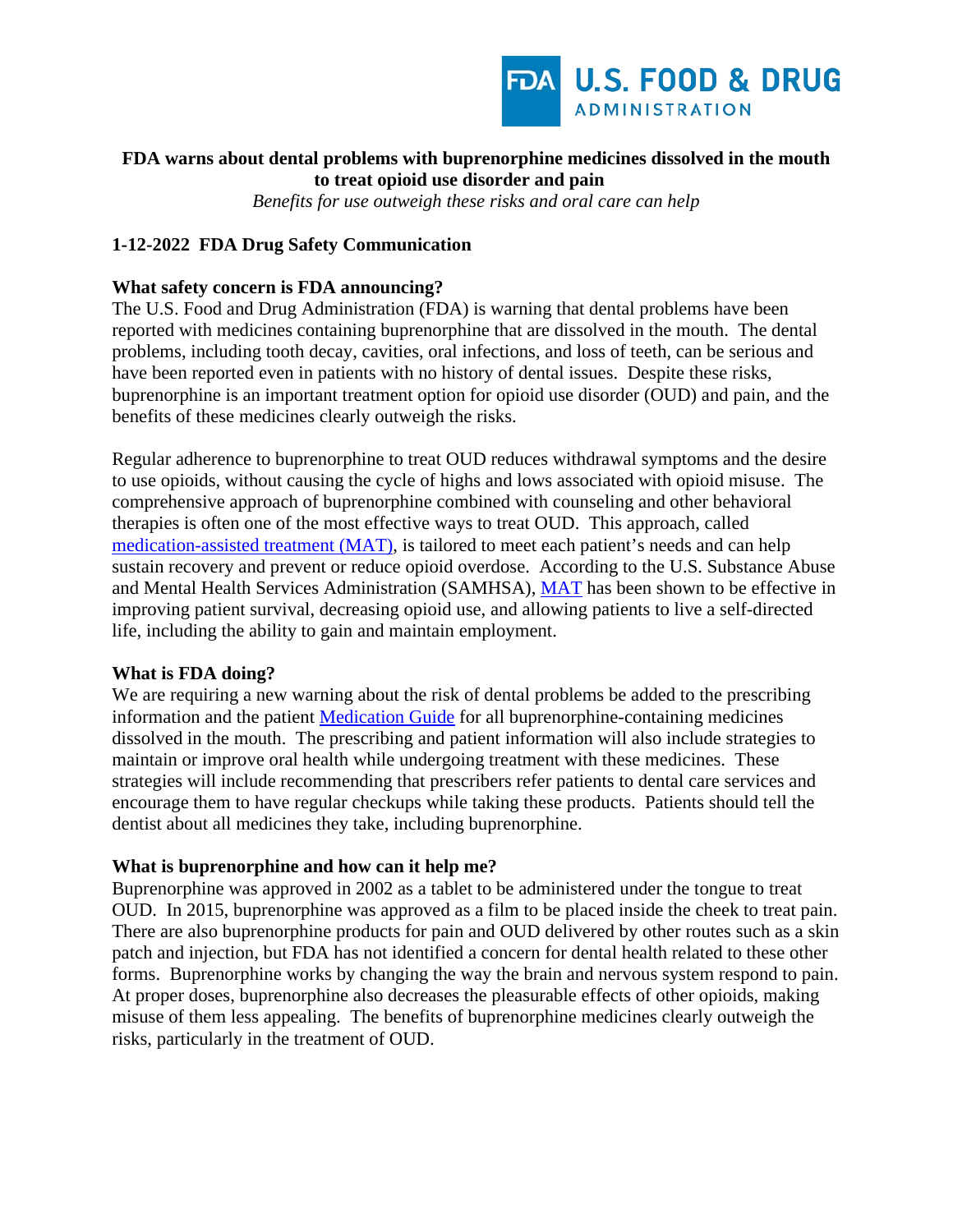

The buprenorphine medicines that are associated with dental problems are tablets and films dissolved under the tongue or placed against the inside of the cheek. They are available as single-ingredient products and also in combination with naloxone. Buprenorphine medicines are marketed under the brand names Belbuca, Bunavail, Cassipa, Suboxone, Subutex, and Zubsolv. They are also available as generics.

# **What should patients do?**

Continue taking your buprenorphine medicine as prescribed; do not suddenly stop taking it without first talking to your health care professional as it could lead to serious consequences. Suddenly stopping these medicines could cause you to become sick with withdrawal symptoms because your body has become used to the buprenorphine medicine, or to relapse to opioid misuse that could result in overdose and death. For those suffering from addiction to opioids, the benefits of using buprenorphine medicines clearly outweigh the risks and should be considered in conjunction with counseling and other behavioral therapies. This comprehensive [MAT](https://www.samhsa.gov/medication-assisted-treatment) approach is often one of the most effective ways to treat OUD, and can help sustain recovery and prevent or reduce opioid overdose.

Patients using buprenorphine medicines dissolved in the mouth should take extra steps to help lessen the risk of serious dental problems. After the medicine is completely dissolved, take a large sip of water, swish it gently around your teeth and gums, and swallow. You should wait at least 1 hour before brushing your teeth to avoid damage to your teeth and give your mouth a chance to return to its natural state.

Inform your health care professional if you have a history of tooth problems, including cavities. Schedule a dentist visit soon after starting this medicine and inform your dentist that you are taking buprenorphine, and schedule regular dental checkups while taking this medicine. Your dentist can customize a tooth decay prevention plan for you. Notify both your health care professional and your dentist immediately if you experience any problems with your teeth or gums.

#### **What should health care professionals do?**

Health care professionals should be aware the benefits of buprenorphine medicines clearly outweigh the risks and are an important tool to treat OUD. When combined with counseling and other behavioral therapies, this comprehensive [MAT](https://www.samhsa.gov/medication-assisted-treatment) approach is often the most effective way for treating OUD, and can help sustain recovery and prevent or reduce opioid overdose.

Ask patients about their oral health history prior to prescribing treatment with a transmucosal buprenorphine medicine. These serious dental problems have been reported even in patients with no history of dental issues, so refer them to a dentist as soon as possible after starting transmucosal buprenorphine. Counsel patients about the potential for dental problems and the importance of taking extra steps after the medicine has completely dissolved, including to gently rinse their teeth and gums with water and then swallow. Patients should be advised to wait at least 1 hour before brushing their teeth. Dentists treating someone taking a transmucosal buprenorphine product should perform a baseline dental evaluation and caries risk assessment, establish a dental caries preventive plan, and encourage regular dental checkups.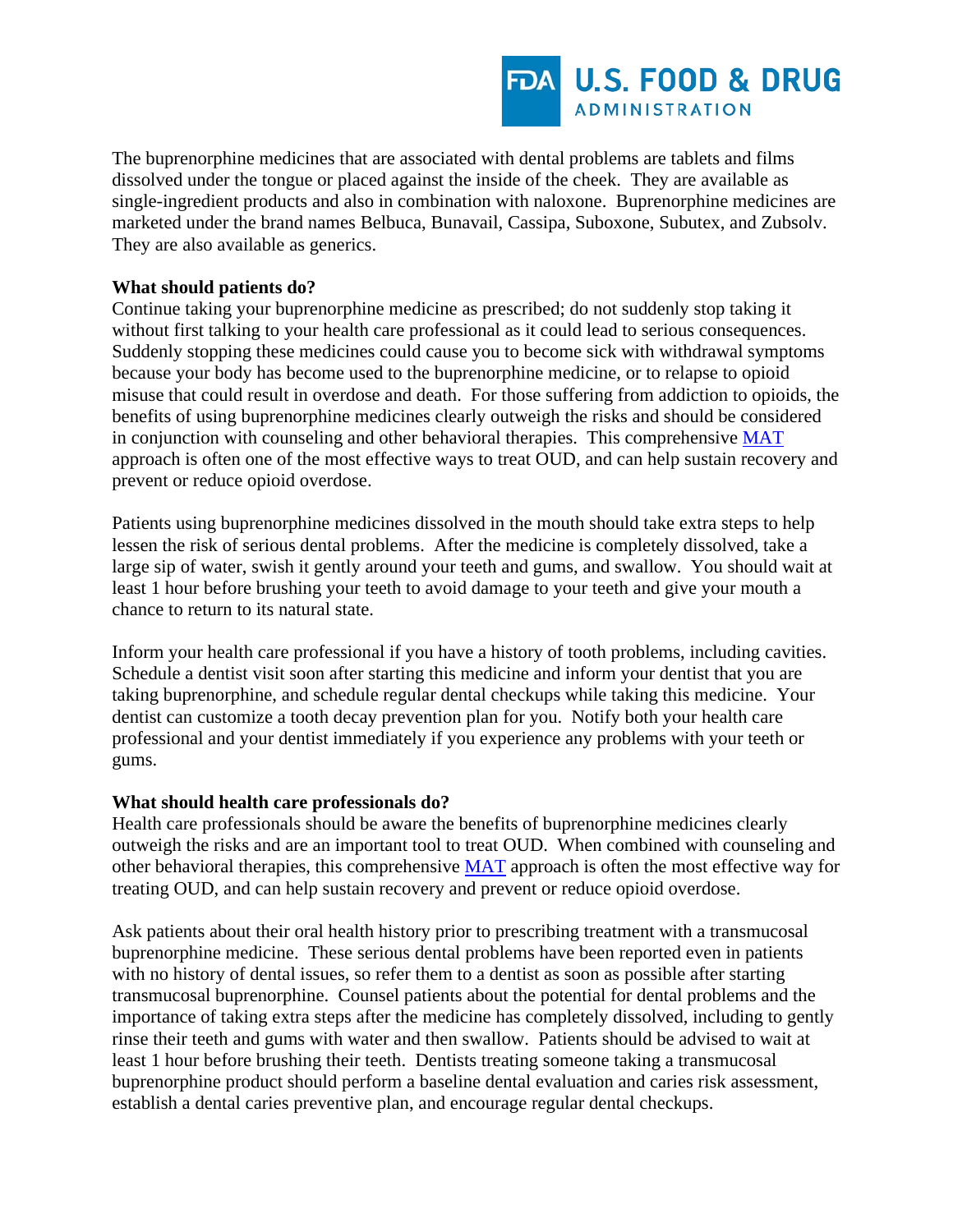

### **What did FDA find?**

Since buprenorphine was approved, we identified 305 cases of dental problems (131 cases classified as serious) with buprenorphine medicines dissolved in the mouth. These only include cases reported to  $FDA^*$  or published in the medical literature,<sup>1,2</sup> so there may be additional cases about which we are unaware. The average age of the patients was 42 years, but those as young as 18 years were also affected. Most cases were in patients using the medicines for OUD; however, 28 cases of dental problems occurred in patients using it to treat pain. In 26 cases, patients had no prior history of dental problems. Some cases reported dental problems occurring as soon as 2 weeks after treatment began, with the median time to diagnosis being approximately 2 years after starting treatment. Many cases were reported by health care professionals and provided documentation of extensive dental adverse events. Of the 305 cases, 113 mentioned two or more teeth were affected. The most common treatment for these dental problems was tooth extraction/removal, which was reported in 71 cases. Other cases reported requiring root canals, dental surgery, and other procedures such as crowns and implants.

<sup>\*</sup>The cases were reported to the **FDA Adverse Event Reporting System (FAERS)** database.

#### **What is my risk?**

All medicines have side effects even when used correctly as prescribed, but in general the benefits of taking a medicine outweigh the risks. It is important to know that people respond differently to all medicines depending on their health, other medicines they are taking, the diseases they have, genetic factors, and many other reasons. As a result, we cannot determine how likely it is that someone will experience these side effects when taking buprenorphine medicines that dissolve in the mouth. However, the benefits of buprenorphine medicines for OUD and pain management clearly outweigh the risks. In particular, the comprehensive [MAT](https://www.samhsa.gov/medication-assisted-treatment) approach of buprenorphine combined with counseling and other behavioral therapies is often one of the most effective ways to treat OUD, and can help sustain recovery and prevent or reduce opioid overdose.

# **How do I report side effects from buprenorphine medicines that are dissolved in the mouth?**

To help FDA track safety issues with medicines, we urge patients and health care professionals to report side effects involving buprenorphine or other medicines to the FDA MedWatch program, using the information in the "Contact FDA" box at the bottom of the page.

#### **How can I get new safety information on medicines I'm prescribing or taking?**

You can sign up for [email alerts](https://public.govdelivery.com/accounts/USFDA/subscriber/new) about Drug Safety Communications on medicines or medical specialties of interest to you.

# **Facts about buprenorphine medicines that are dissolved in the mouth**

• Buprenorphine-containing medicines that are dissolved in the mouth are approved to treat opioid use disorder (OUD), and one product is approved to treat pain. These medicines are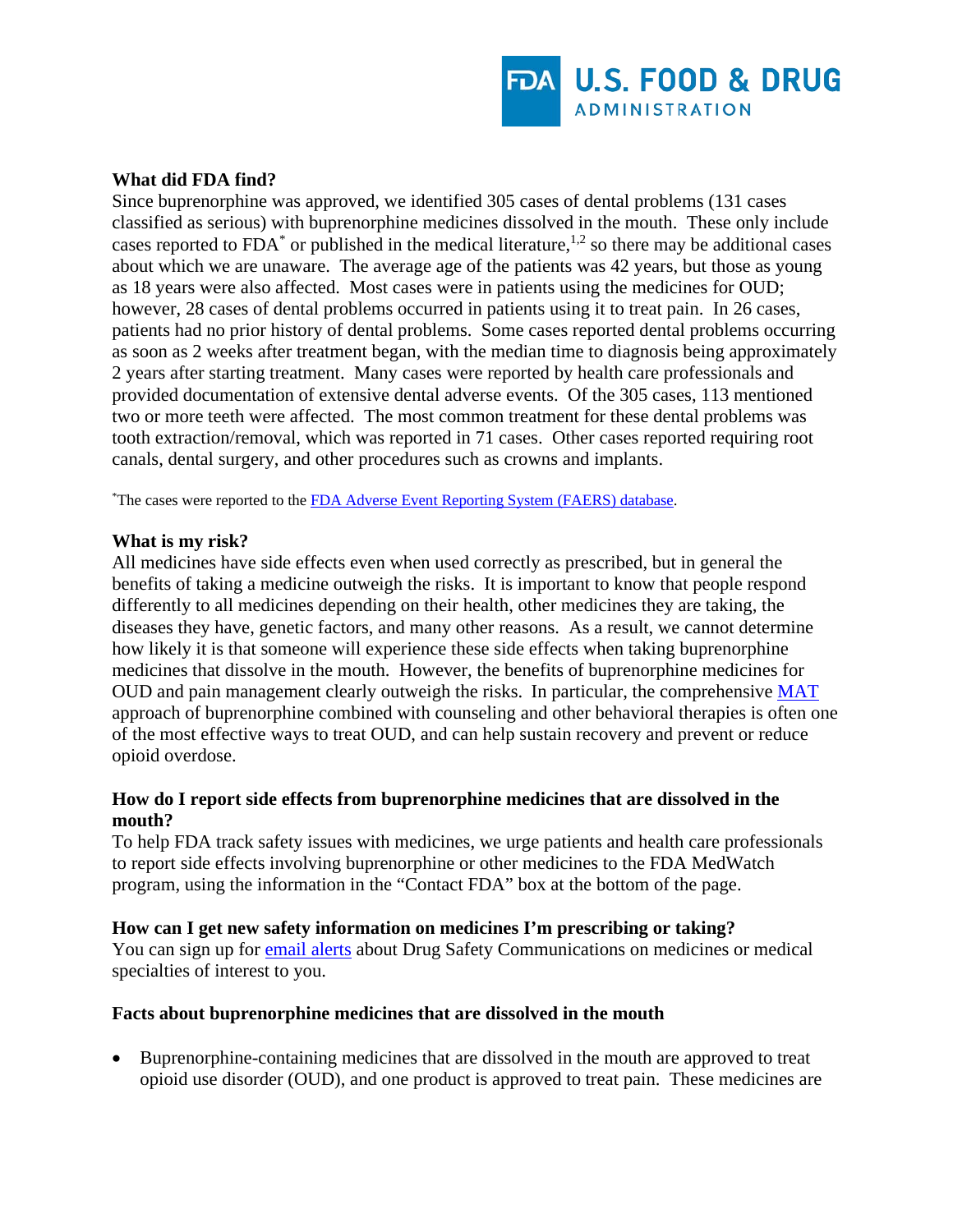

available as tablets and films to be placed under the tongue or on the inside of the cheek and kept there until completely dissolved.

- These medicines are available as single-ingredient products and in combination with [naloxone.](https://www.fda.gov/drugs/postmarket-drug-safety-information-patients-and-providers/information-about-naloxone) Buprenorphine medicines are marketed under the brand names Belbuca, Bunavail, Cassipa, Suboxone, Subutex, and Zubsolv. They are also available as generics.
- Buprenorphine is an opioid and works by changing the way the brain and nervous system respond to pain.
- In patients taking buprenorphine for OUD, it reduces opioid withdrawal symptoms and the desire to use opioids, without causing the cycle of highs and lows associated with opioid misuse or abuse. At proper doses, buprenorphine also decreases the pleasurable effects of other opioids, making continued opioid use less appealing. When combined with counseling and other behavioral therapies, this comprehensive [medication-assisted treatment \(MAT\)](https://www.samhsa.gov/medication-assisted-treatment) approach is often the most effective way for treating OUD. It can help sustain recovery and prevent or reduce opioid overdose.
- Common side effects of buprenorphine include headache, nausea, vomiting, constipation, pain, increased sweating, and insomnia.
- The use of buprenorphine-containing medicines that are dissolved in the mouth has been growing. The estimated number of prescriptions dispensed from U.S. outpatient retail and mail-order pharmacies increased from 11 million in 2014 to 16 million in 2020.<sup>3</sup>

# **Additional Information for Patients**

- FDA is warning that dental problems such as tooth decay, cavities, oral infections, and loss of teeth have been reported with buprenorphine medicines that are dissolved in the mouth to treat opioid use disorder (OUD) or pain. These problems, some of which have been serious, have been reported even in patients with no history of dental issues. Despite this, the benefits of buprenorphine medicines clearly outweigh the risks.
- Buprenorphine medicines are an important tool to treat OUD. When combined with counseling and other behavioral therapies, this comprehensive approach is often the most effective way for treating OUD. It can help sustain recovery and prevent or reduce opioid overdose. For help finding opioid treatment centers nearest to you, visit the U.S. Department of Health and Human Services [Treatment for Opioid Use Disorder and Addiction](https://www.hhs.gov/opioids/treatment/index.html) webpage or [FindTreatment.gov.](https://findtreatment.gov/)
- Additional information about MAT can be found on the following web pages: FDA: [Information about Medication-Assisted Treatment \(MAT\)](https://www.fda.gov/drugs/information-drug-class/information-about-medication-assisted-treatment-mat) and [SAMHSA: Medication-](https://www.samhsa.gov/medication-assisted-treatment)[Assisted Treatment \(MAT\).](https://www.samhsa.gov/medication-assisted-treatment)
- Schedule an appointment with your dentist soon after starting this medicine and inform your dentist that you are taking it. Your dentist can customize a tooth decay prevention plan for you. Visit the dentist for regular checkups while taking this medicine.
- Notify your health care professionals immediately and seek dental treatment if you experience any problems with your teeth or gums while taking buprenorphine medicines that are dissolved in the mouth. If you are starting this medicine, tell your health care professional if you have any tooth problems, including a history of cavities.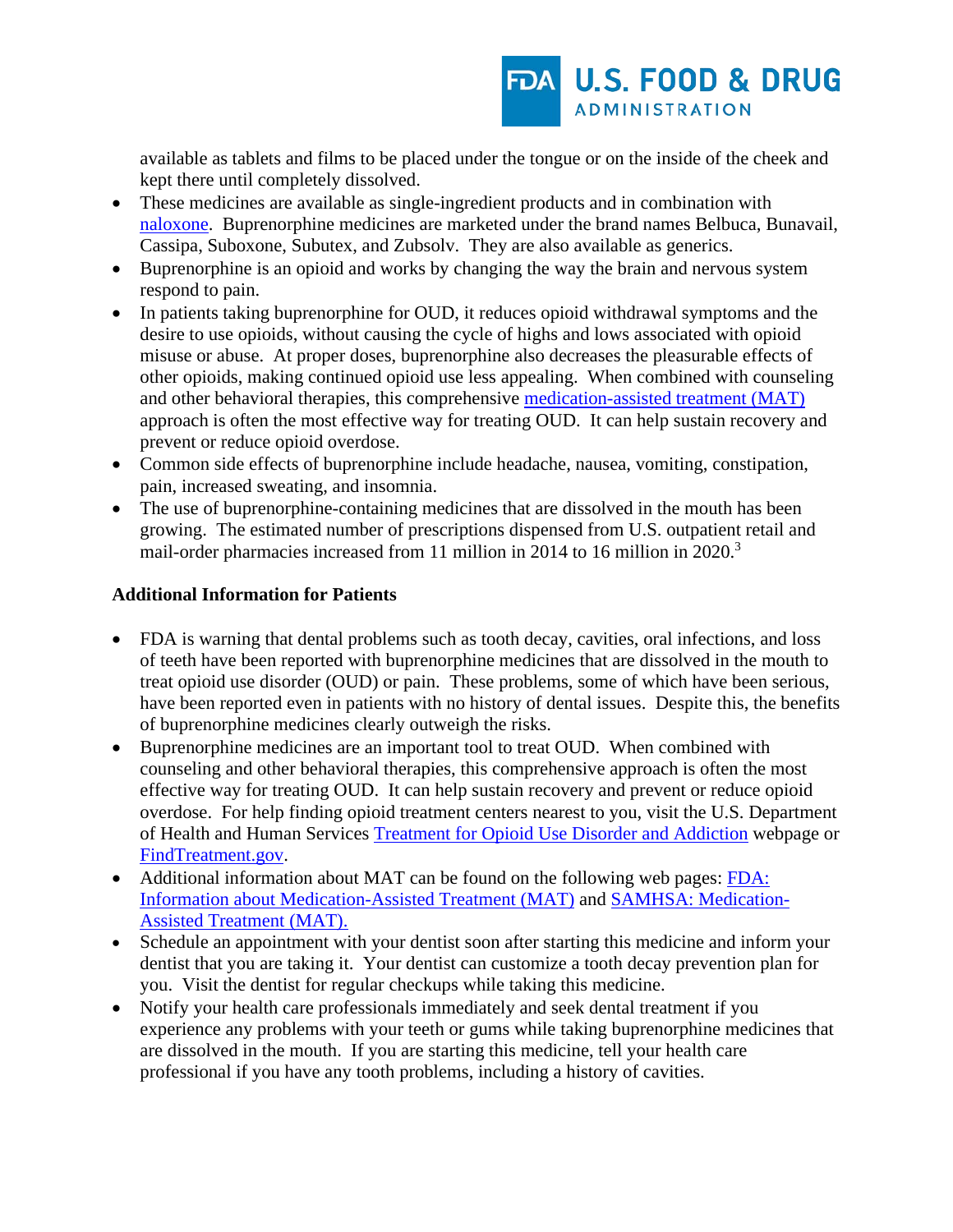- When taking your buprenorphine medicine and after it is completely dissolved, take a large sip of water, swish it gently around your teeth and gums, and swallow. Wait at least 1 hour before brushing your teeth.
- Do not suddenly stop taking your buprenorphine medicine without first talking to your health care professional as it could lead to serious consequences, including relapse to opioid misuse or abuse that could result in overdose and death. You could also become sick with withdrawal symptoms because your body has become used to the buprenorphine medicine.
- Read the patient [Medication Guide](https://www.accessdata.fda.gov/scripts/cder/daf/index.cfm?event=medguide.page) every time you receive a prescription for buprenorphine. The Medication Guide will be updated with this new or other important information. It explains the important things that you need to know. These include the side effects, what the medicine is used for, how to take and store it properly, and other things to watch out for when you are taking the medicine.
- Talk to your health care professional if you have any questions or concerns.
- To help FDA track safety issues with medicines, report side effects from buprenorphine or other medicines to the FDA MedWatch program, using the information in the "Contact FDA" box at the bottom of this page.
- You can sign up for [email alerts](https://public.govdelivery.com/accounts/USFDA/subscriber/new) about Drug Safety Communications on medicines or medical specialties of interest to you.

# **Additional Information for Health Care Professionals**

- FDA is warning that cases of dental adverse events, some severe, have been reported following the use of transmucosal buprenorphine-containing medicines. Reported events include cavities/tooth decay, including rampant caries; dental abscesses/infection; tooth erosion; fillings falling out; and, in some cases, total tooth loss. Multiple cases were reported in patients with no prior history of dental problems. The most common treatment for the dental adverse events was tooth extraction/removal.
- The benefits of buprenorphine medicines clearly outweigh the risks.
- Buprenorphine medicines are an important tool to treat opioid use disorder (OUD). When combined with counseling and other behavioral therapies, this comprehensive approach is often one of the most effective ways of treating OUD. It can help sustain recovery and prevent or reduce opioid overdose. Refer patients to find opioid treatment centers by visiting the U.S. Department of Health and Human Services [Treatment for Opioid Use Disorder and](https://www.hhs.gov/opioids/treatment/index.html)  [Addiction](https://www.hhs.gov/opioids/treatment/index.html) webpage or [FindTreatment.gov.](https://findtreatment.gov/)
- Additional information about MAT can be found on the following web pages: FDA: [Information about Medication-Assisted Treatment \(MAT\)](https://www.fda.gov/drugs/information-drug-class/information-about-medication-assisted-treatment-mat) and [SAMHSA: Medication-](https://www.samhsa.gov/medication-assisted-treatment)[Assisted Treatment \(MAT\).](https://www.samhsa.gov/medication-assisted-treatment)
- Counsel OUD patients they should use their buprenorphine only as prescribed and should not stop it because they can experience serious consequences, including relapse, misuse or abuse of other opioids, overdose, and death.
- Screen patients for oral disease and ask about their oral health history prior to beginning therapy with a transmucosal buprenorphine medicine.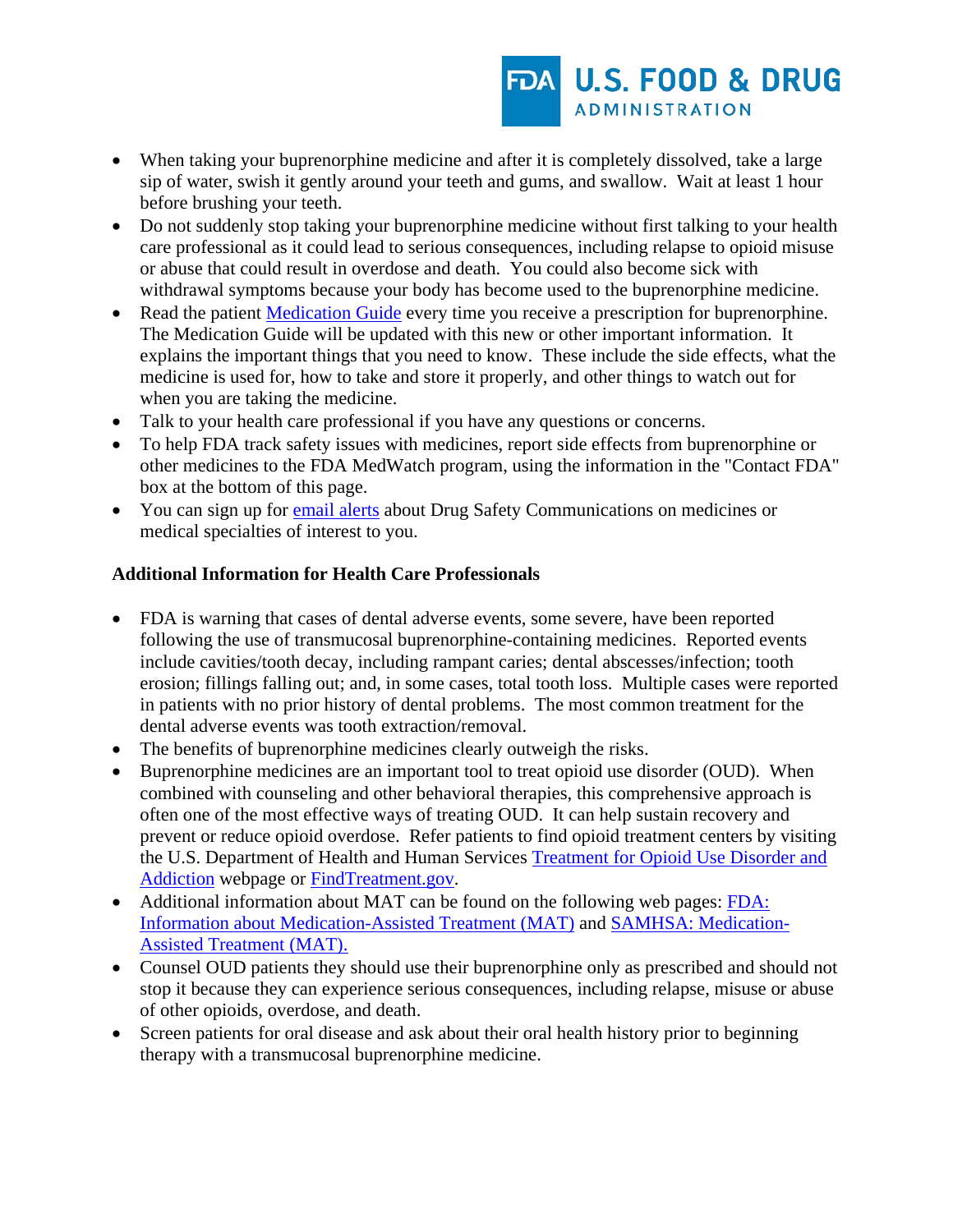

- Counsel patients that severe and extensive tooth decay, tooth loss, and tooth fracture have been reported with the use of this medicine and it is important to visit their dentist to closely monitor their teeth.
- Refer patients to a dentist as soon as possible after starting transmucosal buprenorphine for a baseline dental evaluation, dental caries risk assessment and preventive plan, and encourage them to have regular dental checkups while taking the medicine.
- Educate patients on strategies to maintain or improve oral health while being treated with transmucosal buprenorphine medicines. Counsel them that after the medicine has completely dissolved in the oral mucosa, to gently rinse their teeth and gums with water and then swallow. Patients should wait at least 1 hour before brushing their teeth after using the medicine, which will allow the mouth to gradually return to oral homeostasis and avoid any mechanical damage that may occur due to brushing.
- Encourage patients to read the [Medication Guide](https://www.accessdata.fda.gov/scripts/cder/daf/index.cfm?event=medguide.page) they receive with each prescription, which explains the safety risks and provides other important information.
- To help FDA track safety issues with medicines, report adverse events involving transmucosal buprenorphine or other medicines to the FDA MedWatch program, using the information in the "Contact Us" box at the bottom of this page.
- You can sign up for [email alerts](https://public.govdelivery.com/accounts/USFDA/subscriber/new) about Drug Safety Communications on medicines or medical specialties of interest to you.

# **Data Summary**

A search of the [FDA Adverse Event Reporting System \(FAERS\) database](https://www.fda.gov/drugs/drug-approvals-and-databases/fda-adverse-event-reporting-system-faers) and the medical literature<sup>1,2</sup> through December 31, 2018, identified 305 cases of dental adverse events reported with transmucosal buprenorphine use. Patients with opioid use disorder (OUD) may have a higher incidence of poor dental health;<sup>4</sup> however, many cases described severe dental issues in patients with no reported prior history of dental problems (n=26). In addition, although most of the cases were in patients using transmucosal buprenorphine products for OUD, there was a subset of patients (n=28) who experienced severe dental adverse events while receiving painonly indicated products (e.g., Belbuca) or stated the indication was for pain.

The average age of the patients in this case series was 41.8 years (range 18-71), and the median time to diagnosis was 24.25 months (range 0.5-182). Many cases reported a combination of dental decay, tooth loss, and tooth fractures in numerous teeth. Many cases were reported by health care professionals and provided documentation of extensive dental adverse events including "all upper," "all lower," "all," "majority," "most," "multiple teeth," and "rampant decay." The cases often noted the number of teeth involved, with 113 cases mentioning two or more teeth. Some cases specifically mentioned involvement of 11 to 12 or more teeth, as well as all teeth in 11 cases. Of the 305 cases, 151 reported the treatment for the adverse event, with tooth extraction/removal as the most common, which was reported in 71 cases. Other treatments included root canal, dental surgery, and other restorative procedures such as crowns and implants.